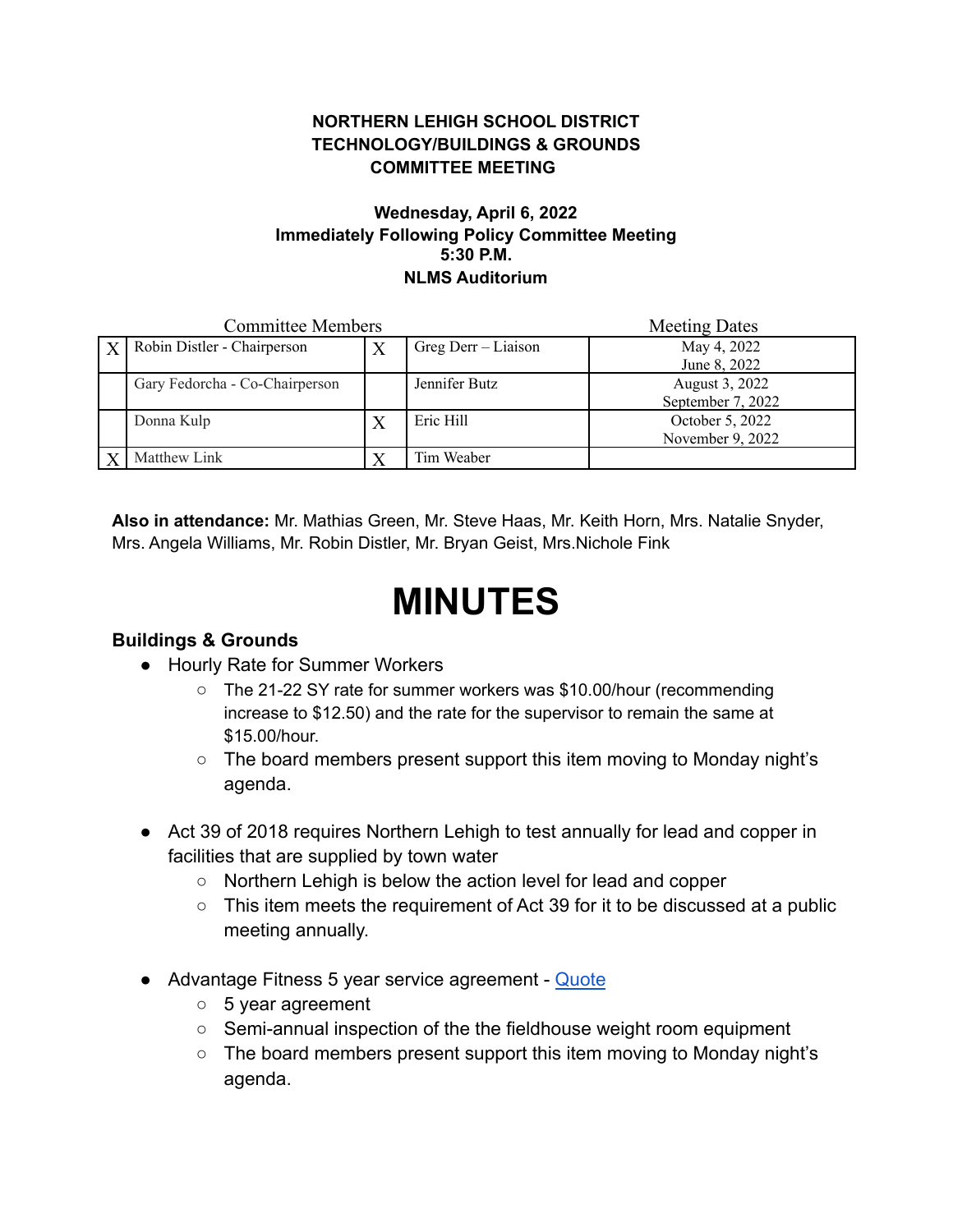- Otis PE elevator door upgrade [Quote](https://drive.google.com/file/d/1uRZBq6ImxwfzkjxzOzOh843jg2nMHF-O/view?usp=sharing)
	- Replace the door and upgrade controls
	- The board members present support this item moving to Monday night's agenda.
- Burns PE guidance UV replacement [Quote](https://drive.google.com/file/d/1-AaTyUPUplJuDuOfAaOECtq_3lnFw9tP/view?usp=sharing)
	- Replace guidance office ceiling hung unit
	- Need board approval
	- $\circ$  The board members present support this item moving to Monday night's agenda.
- Facility walkthrough update from 3-26-22 -[High School/Middle School Walkthrough notes](https://docs.google.com/document/d/18mc0bGTgPYa1CjrSULNyftFnjsmhmb3w/edit?usp=sharing&ouid=102609620345304660753&rtpof=true&sd=true)
- Spotts, Stevens and McCoy
	- MS cafe pre construction inspection for lead and asbestos conducted 3-25-22
	- Asbestos sample results None Detected
	- Lead results are below the EPA action level
	- Waiting on lead results for the ceramic floor tile
- Softball Scoreboard quote [Quote](https://drive.google.com/file/d/1-uscmOcHuCERW5dQ60SrvSzSpALyAkEQ/view?usp=sharing)
	- Controller failed and no parts are available
	- Equipment estimated arrival date is June 16th.
	- New scoreboard was ordered 4/4/22
	- We can reuse the existing post with addition of two new cross bars

## **Technology**

- Phone Service Update
	- Cutover phone service to PenTeleData on Thursday, 3/24/2022
	- Private fiber not yet installed
	- Anticipating installation of fiber sometime in April
	- Savings of \$700+ per month
- High School Student Chromebooks 2023-2024
	- High School will remain HP Laptops 2022-2023 SY
	- Budgetary quotes from vendor show an increase of nearly 50% over 2019 price of student/faculty laptops for similar devices
	- \$150,000 budgeted for HS Student and Faculty (All buildings) laptops